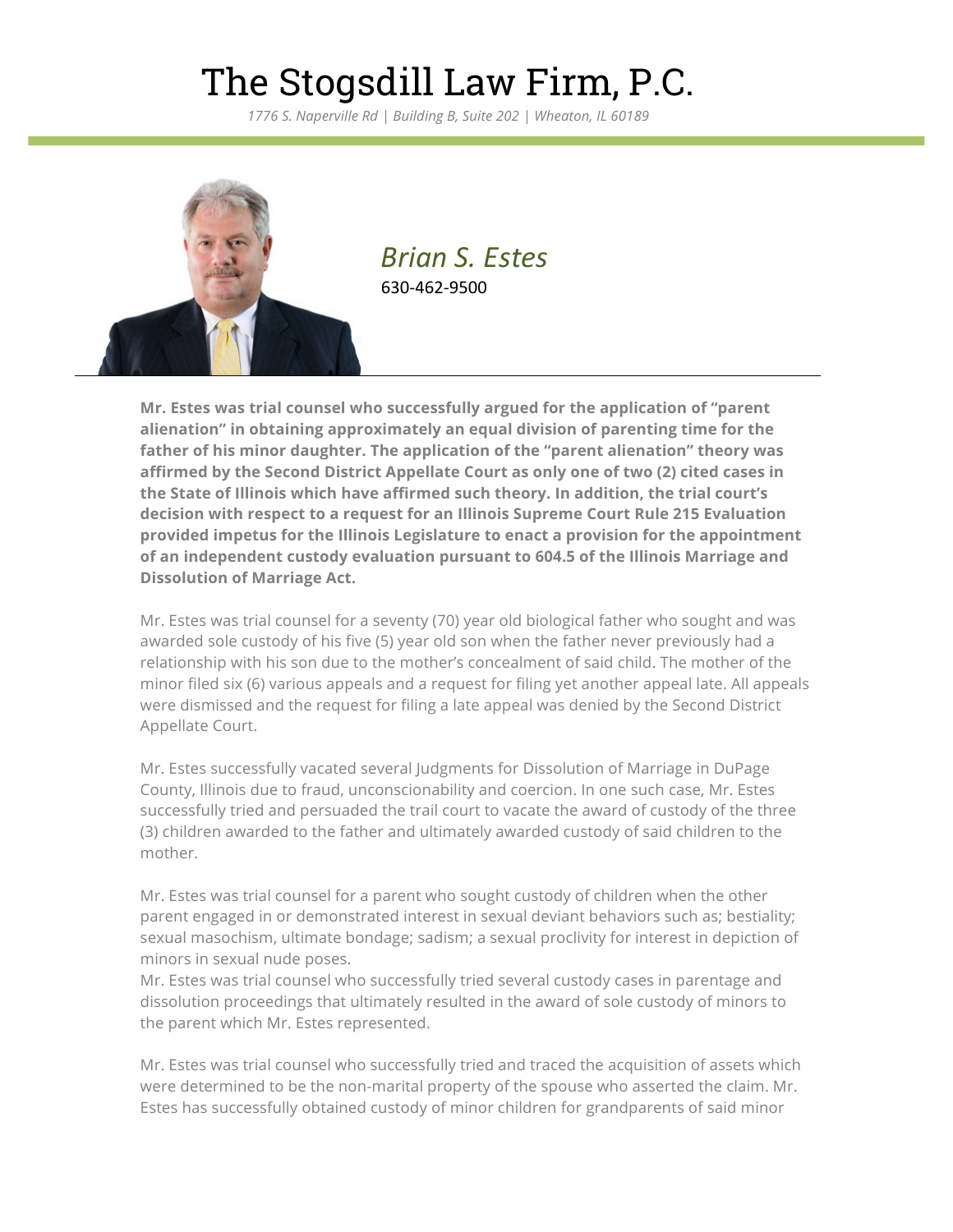# The Stogsdill Law Firm, P.C.

*1776 S. Naperville Rd | Building B, Suite 202 | Wheaton, IL 60189*

children. Mr. Estes has successfully tried, prosecuted and defended numerous Petitions for Order of Protection for his clients.

Mr. Estes was trial counsel who successfully prosecuted the criminal charge of aggravated sexual abuse by a neighbor to a six (6) year old child for which the defendant was sentenced to incarceration in a correctional facility in the State of Illinois. Mr. Estes vigorously advocates the position of his clients in complicated custody and visitation cases. Mr. Estes also adeptly untangles complex financial facts to maximize the benefits for his clients both at trial, and in settlement negotiations. Mr. Estes has tried successfully more than one hundred cases. Mr. Estes insures that his client's positions and claims are persuasively presented to the court when efforts to amicably resolve the parties' differences have failed.

#### **Practice Areas:**

- Divorce
- Child Custody
- Child Support
- Collaborative Law
- Mediation
- Family Law
- Appeals

#### **Bar Admissions:**

• Illinois, 1987

### **Education:**

- Southern Illinois University, 1987
	- $\circ$   $\Box$ .
- University of Illinois Urbana-Champaign, 1983 o M.A., International Relations
- University of Illinois Urbana-Champaign, 1981
	- o B.A., Political Science

### **Professional Associations and Memberships:**

- Eagle Nature Foundation
	- o Board of Directors